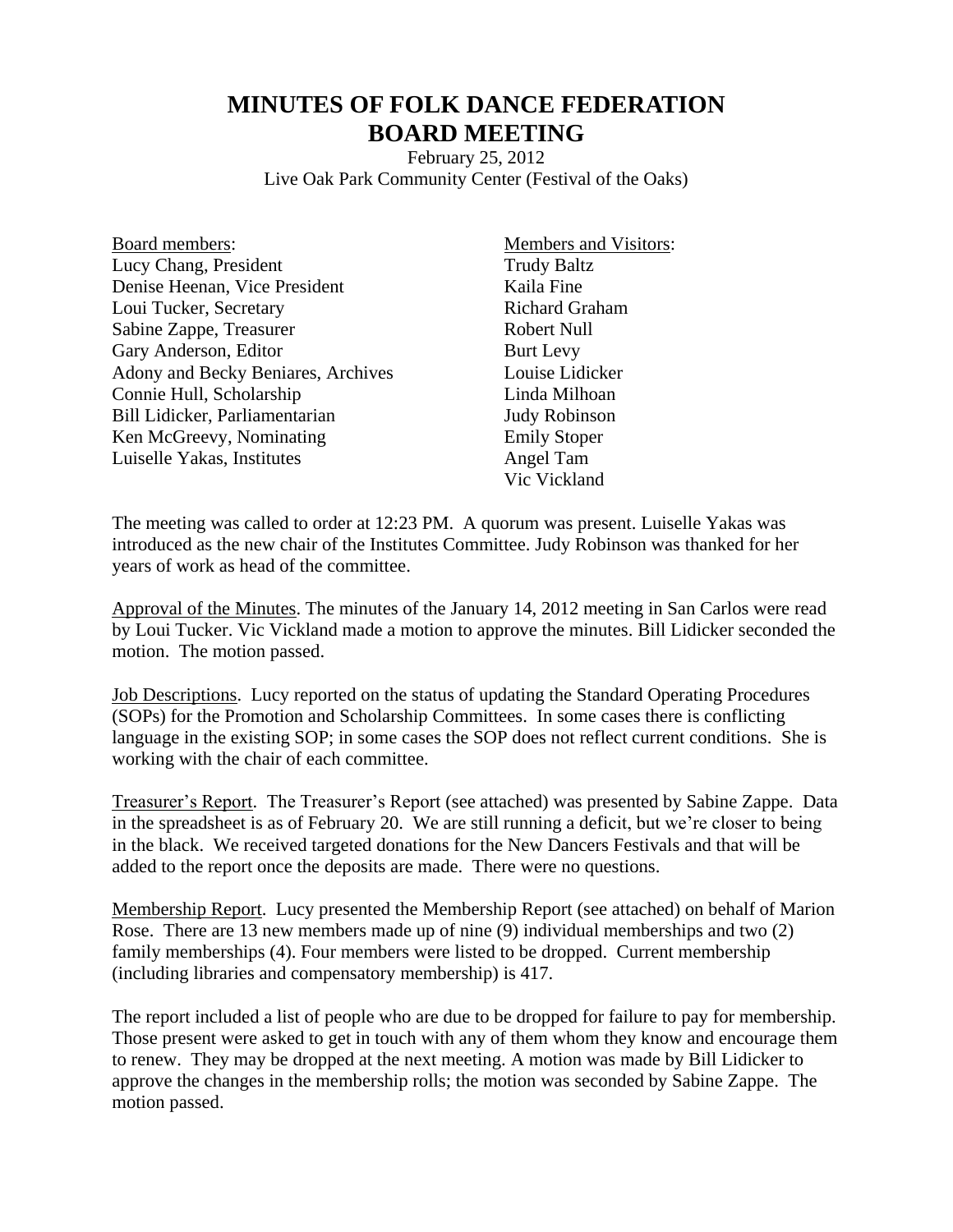Promotion Committee. The San Francisco City College group that is planning the next New Dancers Festival in April requested \$130 for paid advertising in the National Dance Week publication listings. The grant was made and Sabine will be forwarding a check. When asked, Sabine reported that the total in the Promotion Fund is \$46,489.68.

Finance Committee. Lucy provided an update on the progress in creating a budget for the next year. She reminded the committee chairs that they need to match any request for funds with a proposed source of income, and we need to try to live within our income. Even though the Federation writes the check, the committees need to budget for the expense (example – room rental for an event).

It was noted that many committee chairs and members contribute extensively out of their own pockets. We really should include those contributions in the budget such as "Item A costs \$X" and then show that the amount was donated (Example: CDs for music provided at Heritage Festival Institute, \$X, gifted by the Beniares).

Nominating Committee. Ken McGreevy reported that the officers standing for election are Lucy Chang for President, Hollis Radin for Vice President, Loui Tucker for Secretary, and Sabine Zappe for Treasurer.

Ken also reported that he contacted 24 people and although nobody responded that they were interested in running this year, one person responded that s/he might be interested in serving next year. He posted the announcement about the elections on both the BBMDE and IFD email lists. He did not receive a response from either group, but it might be beneficial to post reminders at various times during the year to keep the concept in front of local dancers. Ken was directed to put announcements on both email groups on a quarterly basis.

Ken talked about Hollis Radin and her qualifications for the position of vice president.

Institute Committee. Judy Robinson, the past chair of the Institutes Committee, presented her report on the Heritage Festival Institute (see attached). Lucy used this report as an example of how we all need to budget for real expenses. Even though the Federation wrote the check for the room use during the Institute, the cost should be included in the Institutes Committee's budget. If there is a cost for producing the CDs and the printed syllabus, that should be in the budget and then show "donated" if the cost was not reimbursed. Items that are donated in this year's budget may not always be donated in the future, and therefore we need to know the true cost of events.

Statewide Committee. Razzmatazz is scheduled for the same weekend as Statewide 2012. One person inquired about the conflict in trying to decide which event to attend based on what dances are being taught, but that information is available at a later date. While it is nice to have so many events happening, it is unfortunate when they compete on major events for a limited pool of dancers. Dancers want to attend both and we should encourage leaders to avoid scheduling conflicting events.

Sabine reported that approximately 50 dance clubs were mailed a manila envelope with a halfdozen Statewide 2012 fliers with the registration form on the reverse. Seven people have